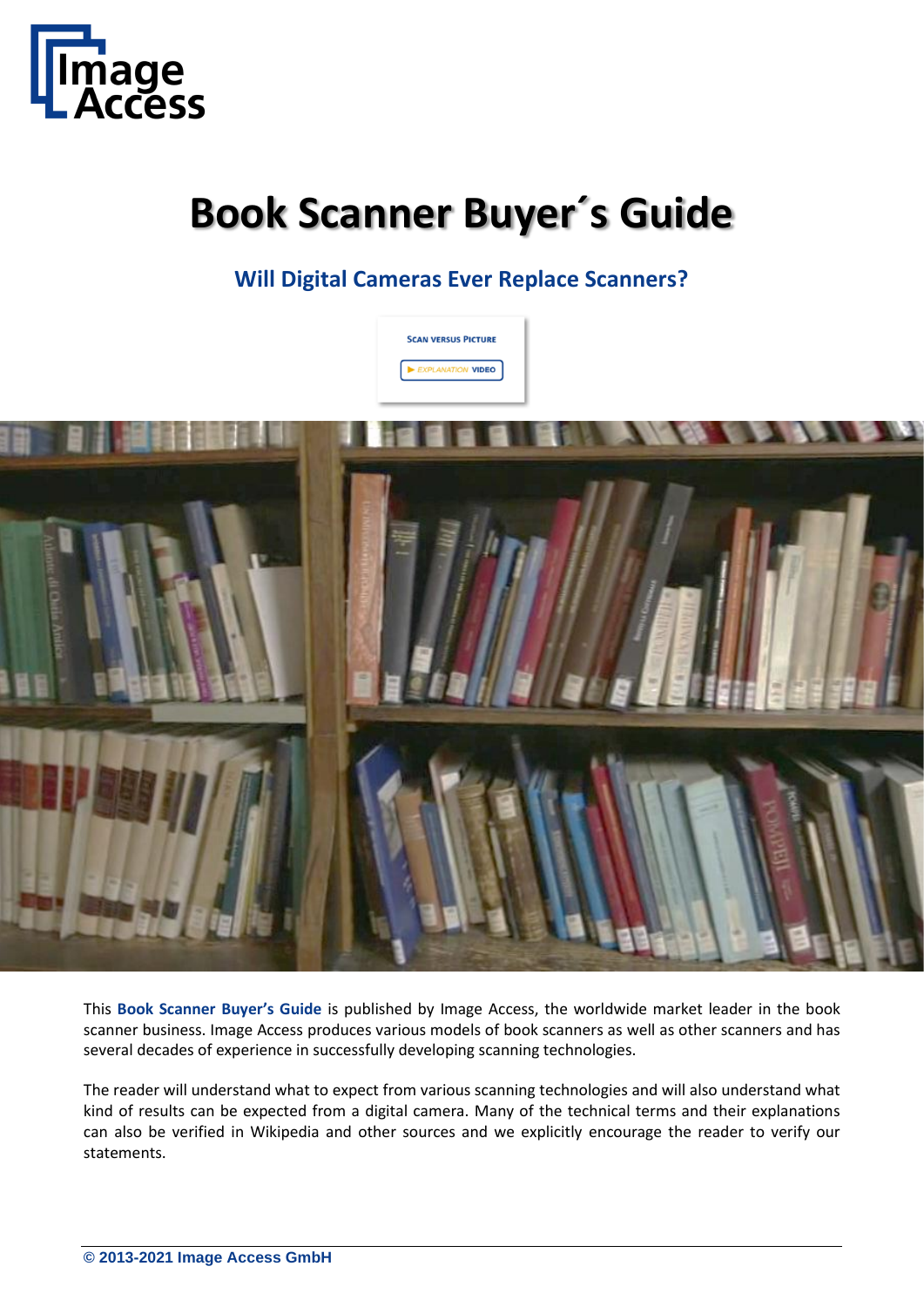

#### **Scanning Books**



Book scanners are different than any other document scanner because books do not have a flat surface. Mechanically, books are a nightmare to handle and if they would be reinvented by today´s engineers, they would come in an endless form like film, probably rolled into two small tubes. If this were the case, there would be no need for a dedicated book scanner at all.

Unfortunately, Johannes Gutenberg did not think about scanners when he invented books in today´s form about 600 years ago therefore, it is unavoidable to familiarize oneself with the special mechanics of a book.

Although it is possible to scan a book on a flatbed scanner by pressing it flat against the glass plate, this can be damaging to the book's spine and is not really the right way to scan a book. We highly recommend using a book scanner which will scan an open book from above, the same way you normally read it.

Various book cradles and other supports have been developed all of which have their benefits and disadvantages. Because the mechanical impacts on a book are obvious to everyone who sees a book scanner physically, in a video or even in a brochure, we have refrained from analyzing these aspects. Instead we want to focus on the more subtle features of book scanners, which are also more vulnerable to misleading or incorrect information.

The book scanner market is dominated by three major vendors,

**Image Access, I2S and Zeutschel,** but many small companies are also trying to grab their share. Unfortunately for the customer, some of these companies claim very unrealistic specifications for their devices and are raising expectations above the limits defined by today´s knowledge of modern physics.

In the last couple of years, some vendors have mounted digital cameras on a stand and equipped with a screen to compete with real book scanners. They also call their digital camera systems "book scanners", which they are not because a scanner scans a document and a digital camera takes a picture. This has lead to some level of confusion in the market and the intent of this document is to explain the different techniques and their impact on image quality, book handling and expected lifetime in a non-biased way.

The intention of this **Book Scanner Buyer's Guide** is to explain certain technical terms and their impact on quality, speed and handling of book scanning in an unbiased way. The second intention is to provide easy to use measurement tools and tables to determine the resolution, amount of pixels in the cameras and other factors necessary to achieve the desired quality.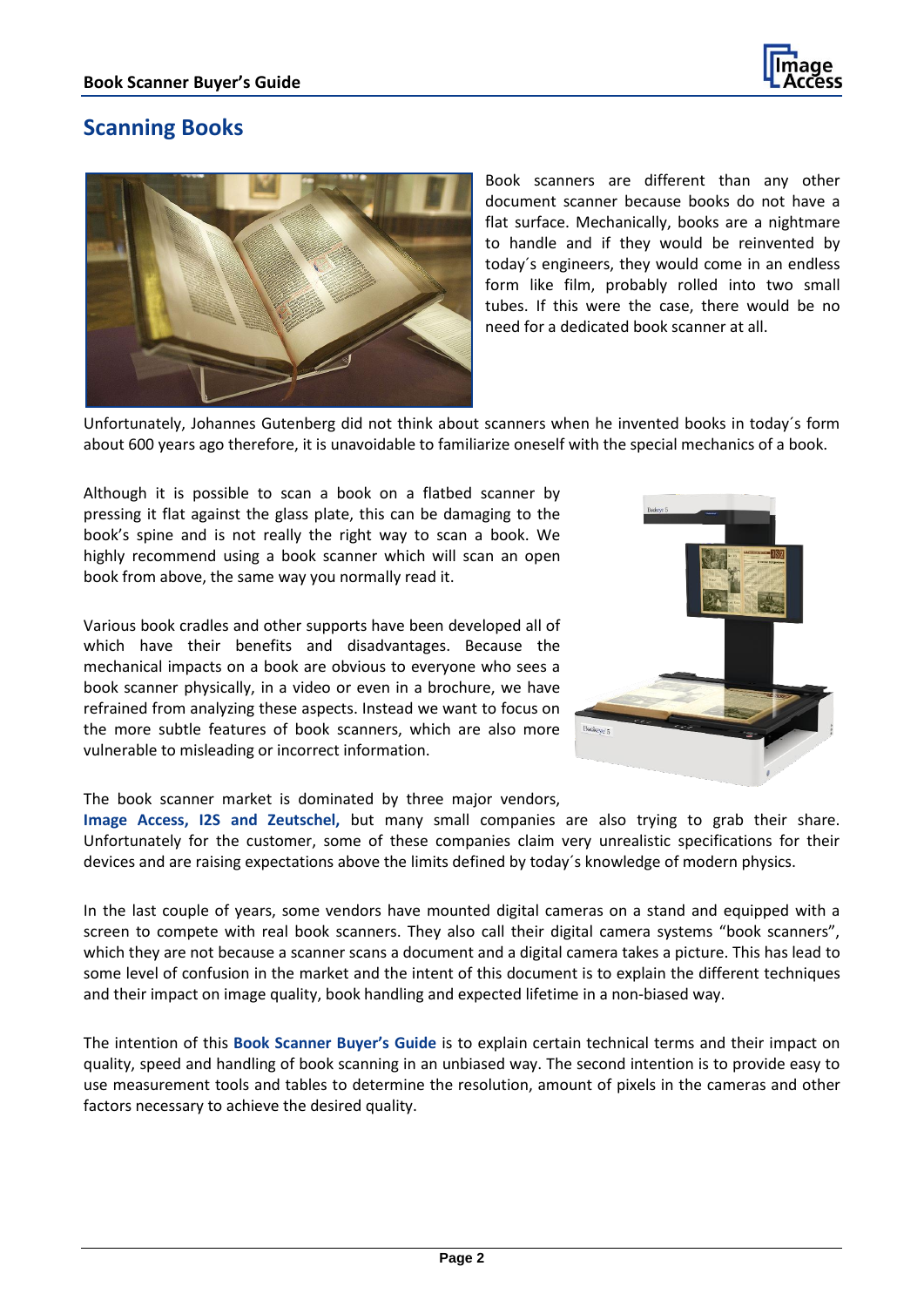

### **Digital Cameras**

Digital cameras use area CCDs comprised of many extremely small pixels, which are covered with a **Bayer Pattern** consisting of two green, one red and one blue pixel arranged in a quadruple. This reduces the resolution by a factor of two for the green channel and by a factor of four for the red and blue channels. Their small size also increases noise compared to linear line sensors. These area CCD image sensors are not suitable for scanners since they do not scan but rather, take pictures.





The following diagrams show how a Bayer Pattern image from a digital camera is generated.



**If a vendor claims to offer a "scanner" with a one shot camera, a matrix camera or a chip, it will most likely be an ordinary digital camera mounted on an overpriced frame.**

There is an exception from a another book scanner vendor. They are using a high resolution monochrome sensor and take **three exposures with different filters** in front of the sensor. Each exposure uses all pixels and afterwards they are composed to a full RGB image like all other ordinary scanners do. Since each exposure takes a few seconds, it must be assured that absolutely no movement of the object or the scanner camera is present, otherwise the three images will not match. The best model of this vendor uses 140MPixel chips to get 600dpi resolution on an area of DINA2.

The following diagram shows how a full RGB Image is composed with three exposures taken with red, green and blue color filters. **Only three shot cameras** with color filters have the same quality as scanners with line sensors.



It is possible to achieve good results with this technique, provided that the book is completely flat which implies that it is pressed against a glass plate.

**A digital camera is designed to take pictures of objects at various distances, some being in focus other being out of focus. A digicam is not designed to replace a scanner.**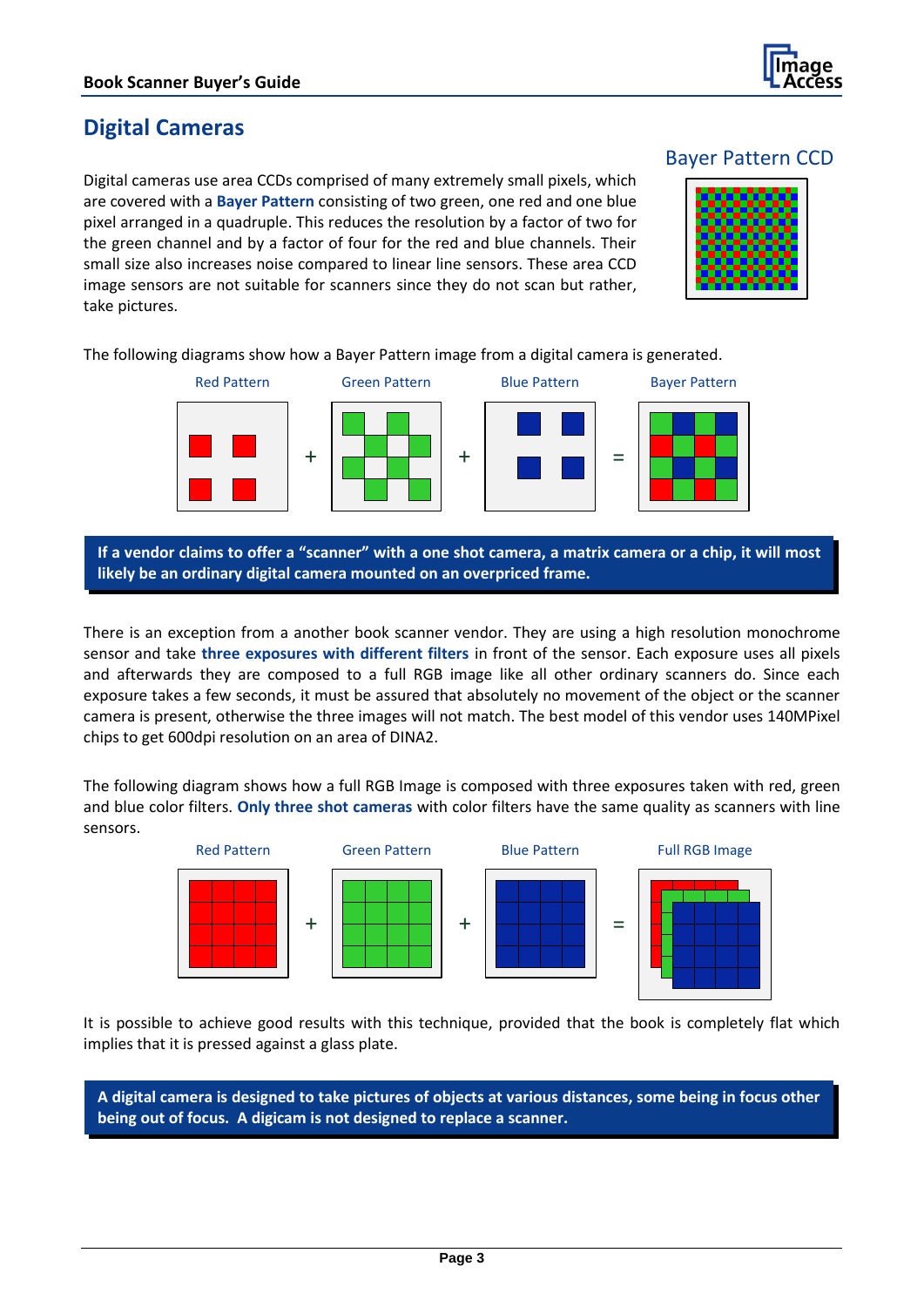#### **Scanners**

**The following companies only use line sensors for their scanners:** Avision, Canon, Contex, Colortrac, Cruse, Epson, Fujitsu, Graphtec, HP, Image Access, Kip, Oce, Panasonic, IBML, Inotek, Microtek, Kodak, Ricoh, Rowe, Xerox, Zeutschel, none of these vendors use digicam technology for their scanners and there are good reasons for this. Professional scanners have linear sensors capturing red, green and blue lines, one after the other, from a document illuminated with white light. The image is reduced by a lens and projected on the linear CCD sensor. The object (document) is moving in synchronization with the exposure of the CCD elements. In a book scanner, the camera, lens system may be moving or a rotating mirror scans over the object simulating a movement.

The red element will capture one line of an image followed by a green element and a blue element. After the computer has shifted these lines into the correct order, the image will consist of RGB values at the full resolution without any Bayer pattern artifacts.



**CCD** Moving Object **Reduction Lens** Camera Board Light Light

Trilinear sensors convert light on its surface into electrical signals. Color filters for red, green and blue on three consecutive rows of CCD elements provide a very high color gamut, which is typical for CCD scanners. Pixel sizes for high quality CCD sensors are rather large;  $10 \mu m \times 10 \mu m$  is a

typical value and size matters. Larger pixels help to reduce noise and other image degrading effects.

#### **Scanner Lenses**

A pixel on the original at a resolution of 600dpi has a dimension of 64µm x 64µm, therefore a reduction lens 1:6.4 must be used in case the CCD elements are 10µm x 10µm. This results in a long track length with a large focal depth. Almost all book scanners today use a camera consisting of a lens and a linear CCD element aligned in a way that only the distance between these elements changes to keep the correct focus during the sweep over the book.



The quality of the reduction lens is a very important factor influencing the overall quality of the scanning system but constraints are a lot less compared with high quality digital camera lenses. The reason for this is the fact that only the middle section of the lens is used due to the nature of the line sensor. Not only would a digicam lens have to be almost twice as big in diameter, it would also show significant color aberrations, geometric inaccuracies like pin cushion distortions and a loss of intensity in the outer corners. Scanners are also

used for quality control applications far beyond the point where only a picture has to be taken therefore, precision is a key factor.

#### **A "nice looking picture" is not a substitute for a precise scan.**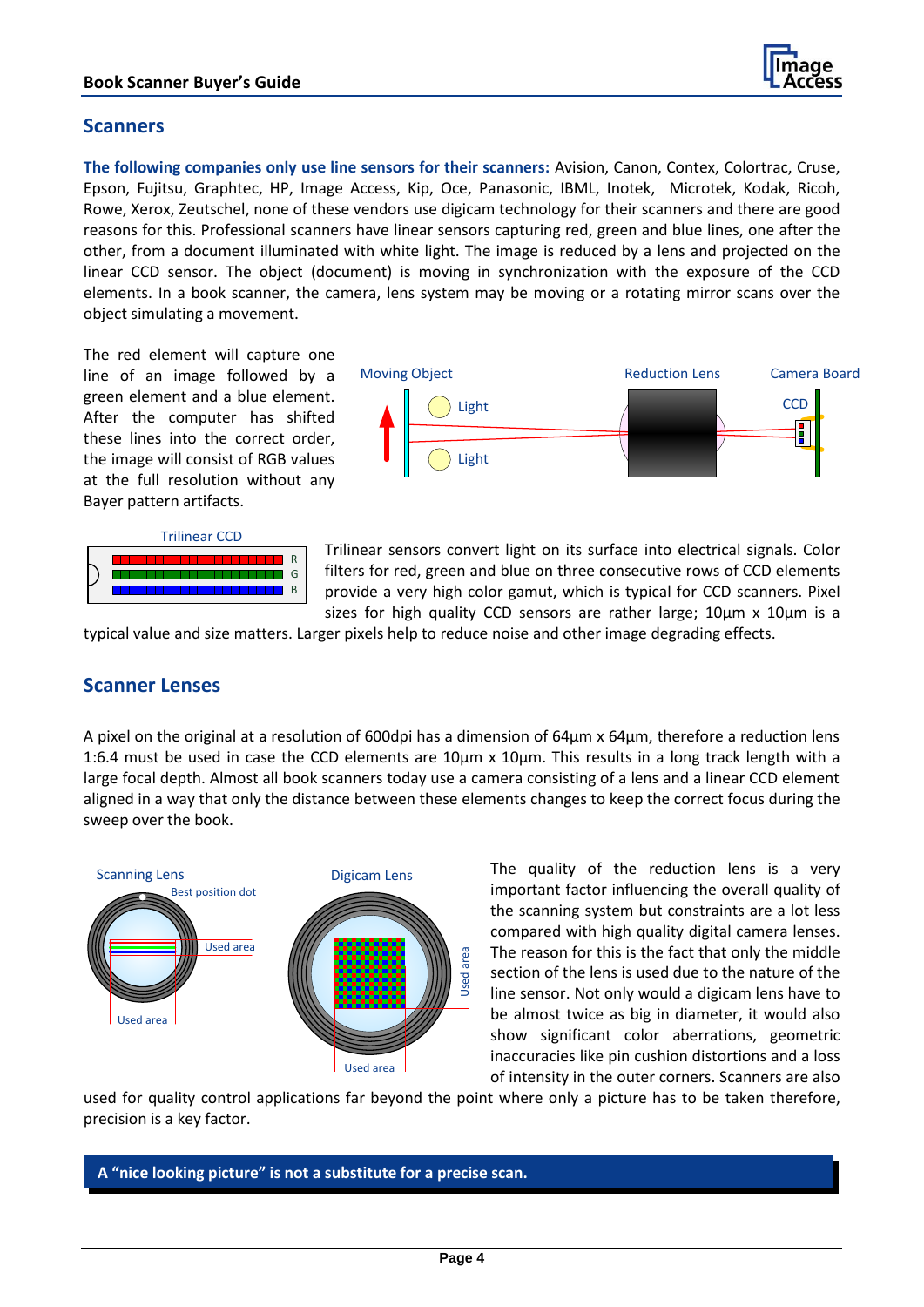

#### **Scanning Principles**

Books do not have a flat surface, which makes it necessary to scan along the curved surface of the book while constantly adjusting the focal length to stay in focus. There are two ways to scan a book, which is typically laid out on the scanning bed in a landscape orientation. One way is to scan from the top to the bottom (or vice versa) and the other way is to scan from left to right (or right to left). Both methods have their advantages but there are two distinctive differences; the required number of pixels in the CCD camera is higher if scanning top down compared to scanning the shorter edge. The factor is approximately 1:1.4 because this is the factor between the longer edge and the shorter edge of an open book in a DIN format. The other difference is that the scanner has to travel a shorter distance if scanning top down and the scanning time is shorter.

If a scanner is capable of scanning from the side and if it also is capable of continuously adjusting the focus and the resolution while moving over the curved surface, it can be built to scan flat documents, open books and even books not fully opened while resting in a V-shaped cradle. If a scanner scans top down, it can do the same with the exception of the capability to scan flat and V-shaped documents at the same time.

Some vendors use digital cameras and claim, that these are also book scanners, which is obviously not true. A digicam can only take a picture of a perfectly flat document and is also not well suited for high resolution black and white print. To overcome this to some degree, these vendors use a very long focal length which makes their scanners very tall.

Another way of hiding these problems is to use cheap low resolution chip cameras because the lower the resolution, the more focal range.



# **Useful Lifetime**

Book scanners can achieve more than 5 millions scans over the lifetime of the scanner. Digital cameras quit well before 1 million, details can be found here: [www.olegkikin.com/shutterlife.](http://www.olegkikin.com/shutterlife)

Be aware that the marketing departments of some of the digicam vendors are more creative than their engineering departments. We have seen book cameras advertised at **300.000.000** exposure cycles, which translates into a typical life expectancy of 240 years! Many customers have already regretted their purchasing decisions which were based on published specification or even on data entered in official tenders since some of these specs are very misleading, if not completely wrong.

**Hold the vendor responsible for his specifications. Before you buy, ask for sample scans at the highest claimed resolution. Do not believe any dpi or megapixel numbers before they have been verified by yourself.**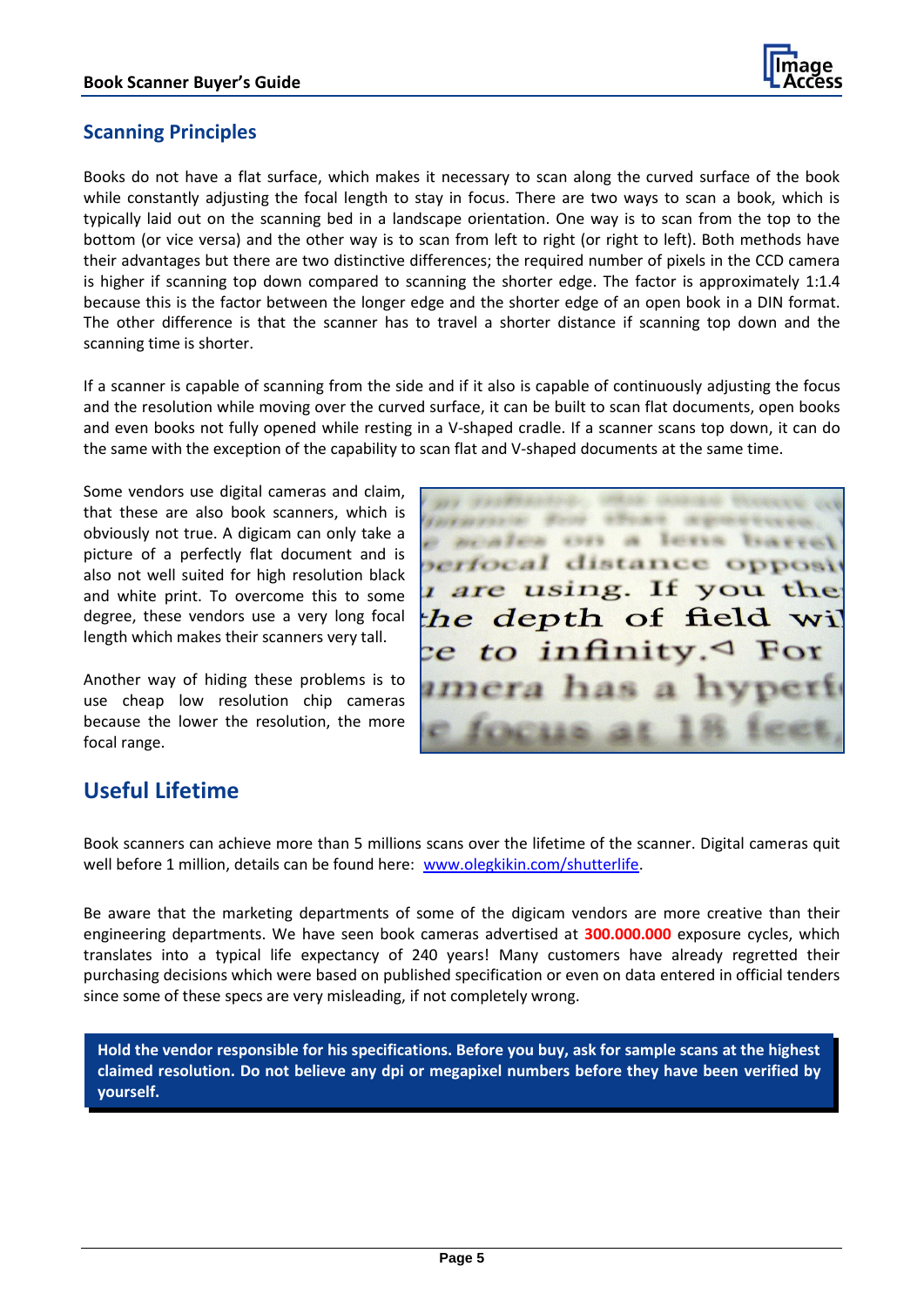

**But what is resolution and how much resolution does a certain digitization project need? This is one of the most confusing topics in the book scanner market and the following chapter intends to explain the unbiased truth from a scientific approach.**

## **Screen Resolution**

Today´s TFT screens have 1600\*1200 pixels at 23" diagonal width or maybe 1920\*1080 at 24" diagonal width. This typically gives a pixel resolution of 96 pixels (actually triplets of red, green and blue pixels) per inch. Let us assume 100dpi for a normal screen to make the following computations easier.

If you display a scan conducted at a resolution of 100dpi in its original size (1:1, each pixel is shown) on a typical TFT screen it will match the original size perfectly. At 200dpi the image on the screen is twice as wide and twice than the original. At 400dpi, it is enlarged by a factor of four. With this knowledge you can easily do a quick check of the geometric resolution and compare it to what is advertised. You might not believe it but some vendors really cheat. We have seen a 150dpi scan advertised as 400dpi and in this specific case even the file properties were faked.

**Find a detail in the original document which is as large as the shorter edge of your business card and measure whether this detail on the screen is as long as the longer edge of your business card for a 200dpi scan, 1,5 times longer for a 300dpi scan and twice as long for a 400dpi scan.**

#### **Scanner Resolution**

Most confusing is the fact that the term "resolution" in the digital world does not describe the system resolution anymore but rather the geometric resolution of the optical elements, typically the CCD elements. The geometric resolution was checked in the previous chapter. The picture on the previous page has the same geometric resolution of 300dpi at the top and bottom as well as in the middle. Clearly, the capability to "resolve details" is good in the middle but bad above and below the focal plane.

A widely accepted way of determining the real system resolution is using various resolution test charts. One of the most popular and easy to use charts is the one shown to the right. This line pair test target can be found on many other test targets like the CSTT test target from Image Access or the UTT test target (Universal Test Target) [www.universaltesttarget.com](http://www.universaltesttarget.com/)

The target consists of various patches of five black lines separated by four white lines in different sizes. The number 2.0 for example, means that there are two line pairs (two black ones and two white ones) per millimeter.

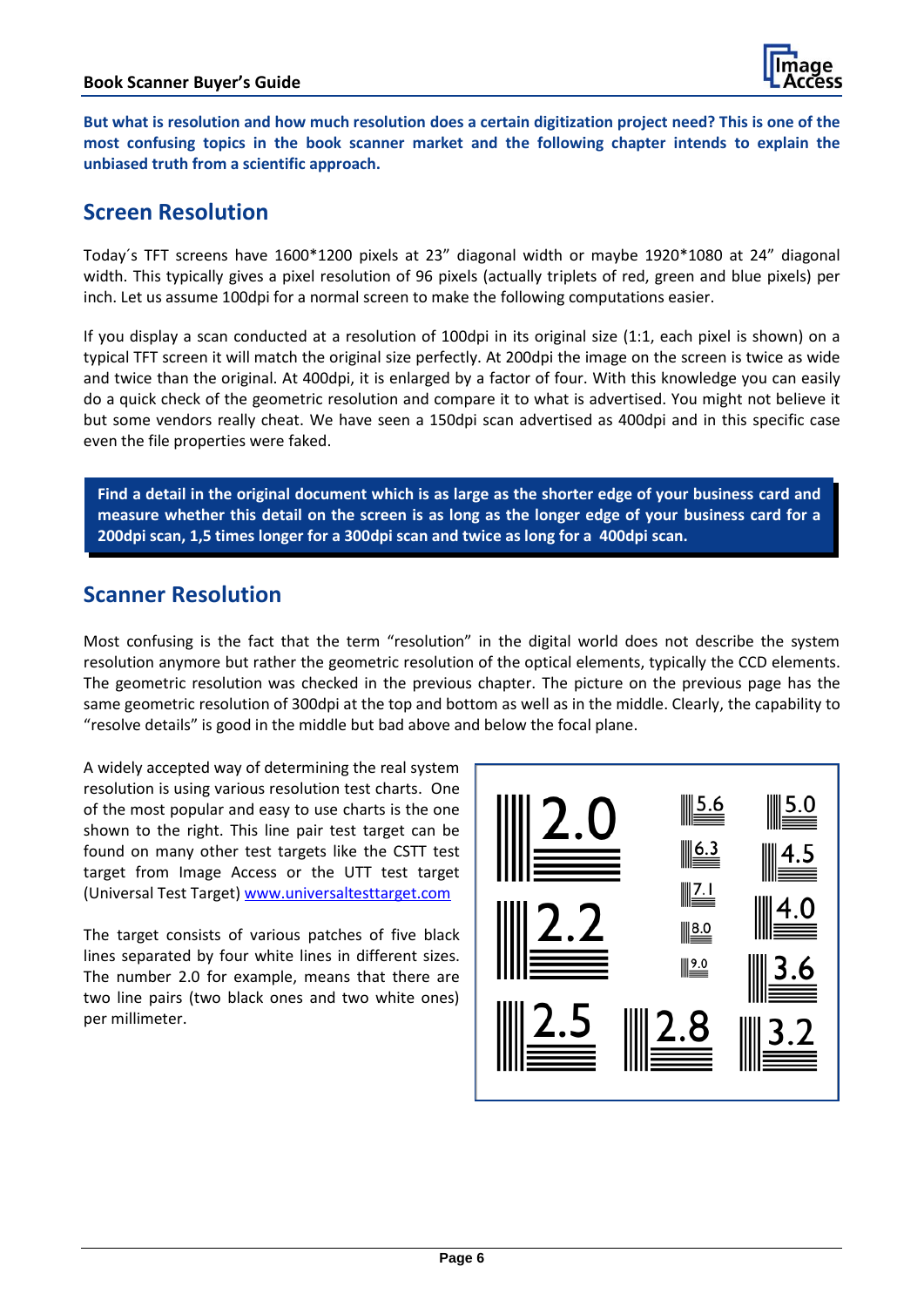#### **Book Scanner Buyer's Guide**



Other test targets are used to test variations of the illumination, the grey tone balance, color fidelity and geometric distortions. An objective measurement can be done with tools from third parties like Image Engineering, as well as with tools from book scanner vendors like Image Access. None of the digital camera vendors who claim to produce book scanners is known to support automatic quality control via the UTT test chart or any other charts.

To determine the **system resolution** of a scanner **in dpi**, you should scan a test target like the one above. A high quality, paper based target like the CSTT from Image Access is good enough up to 6.0 line pairs per mm, above this value a high resolution film based target must be used to obtain correct results. To avoid any sampling effects which can produce moiré artifacts, the test target should be oriented at a 45° angle. Look at the scan in its original size (1:1) and try to count the black lines. Remember the number 4.0 for example, at which you are still sure to see exactly five lines, not more or less. The following table translates this value into the real system resolution. Try it also on the outer edges of a document as these tend to have less resolution, especially if the scan is not a scan but rather only a picture from a digicam.

| LP/mm | System dpi | <b>Scanning Test Target</b>                          |
|-------|------------|------------------------------------------------------|
| 2,0   | 100        | <b>High quality print (Image Access CSTT or UTT)</b> |
| 3,0   | 150        | <b>High quality print (Image Access CSTT or UTT)</b> |
| 4,0   | 200        | <b>High quality print (Image Access CSTT or UTT)</b> |
| 5,0   | 250        | <b>High quality print (Image Access CSTT or UTT)</b> |
| 6,0   | 300        | <b>High quality print (Image Access CSTT or UTT)</b> |
| 7,0   | 350        | <b>High quality print (Image Access CSTT or UTT)</b> |
| 8,0   | 400        | <b>High quality print (Image Access CSTT or UTT)</b> |
| 10,0  | 500        | Film based target necessary (UTT)                    |
| 12,0  | 600        | Film based target necessary (UTT)                    |

**Determine the number at which you can still count five black lines, multiply the value by 50 and you get the system resolution in dpi. Disregard any higher value in advertising material, sales peoples' promises and specs.**

# **Sampling efficiency**

Sampling efficiency is another way of approaching the same topic; comparing real resolution. A scanner is rated at 300dpi which means that we should see 6.0 line pairs per mm. If we only see 4.0 line pairs per mm (digicams show even less than that) the sampling efficiency is  $4.0/6.0 = 66\%$ . The higher the sampling efficiency, the better the overall optical system is. A value above 80% is high enough to be able to claim that the geometric resolution is close to the real resolution. Digital cameras are often lower than 60% which basically indicates that the real resolution is somewhere between 50% and 70% of the claimed resolution.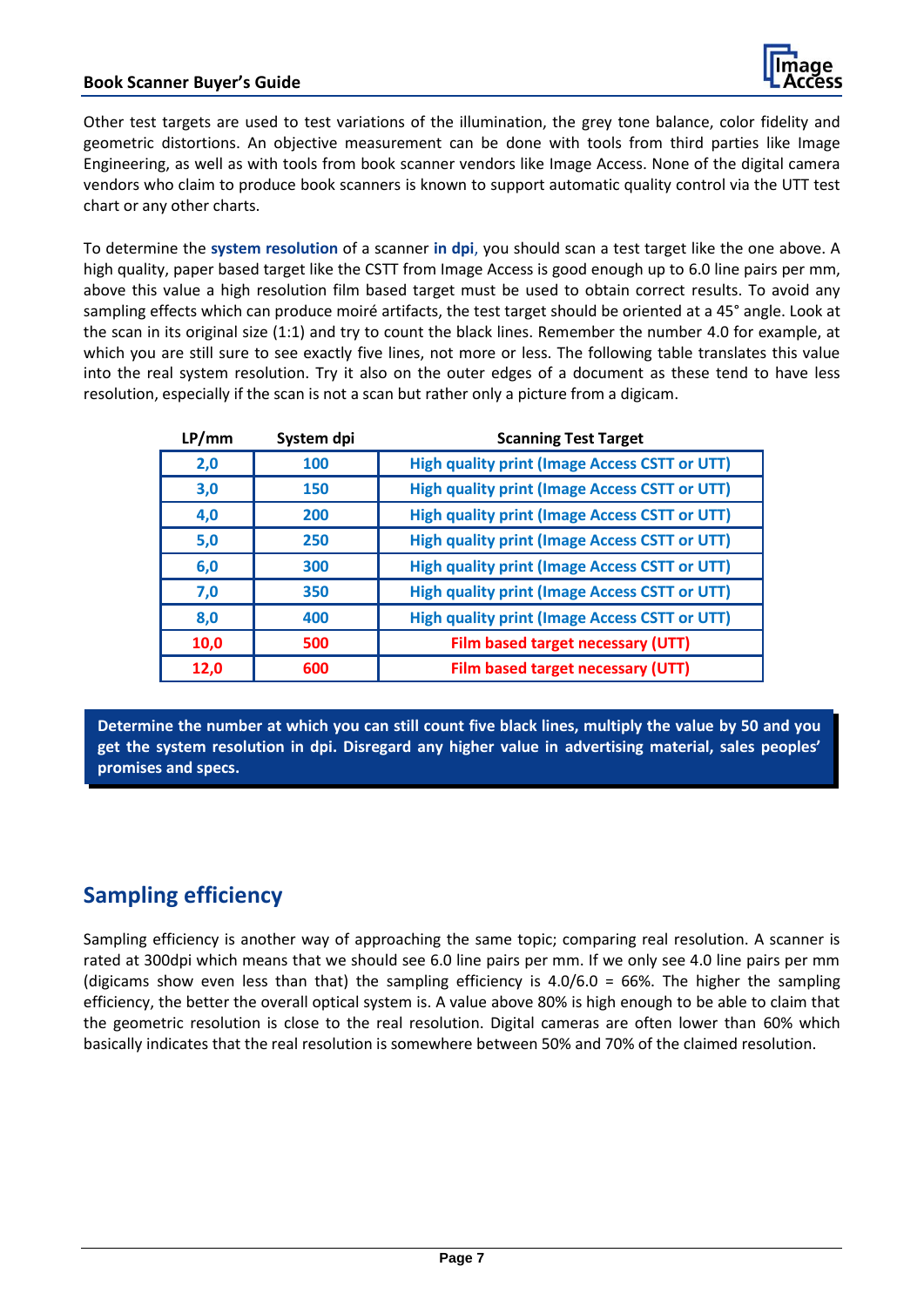

#### **Digital Camera Resolution**

Digital cameras were not invented to **replace scanners**. Their purpose is to **take pictures** of three dimensional objects together with other objects. Since only one focal plane exists, many of the objects on a typical picture taken with a digital camera will be out of focus anyway, allowing for less overall sharpness than what can be captured with a scanner. In a typical picture, the region of interest is somewhere close to the center which hides the fact that the lens loses sharpness, geometric accuracy and color registration at the edges of the image.



A scanner scans red, green and blue sequentially, one after another, and produces perfectly good RGB pixels from a geometric standpoint.

All digital cameras have a **Bayer pattern**, which cuts the effective resolution in half for the green channel and to a quarter for the red and blue channels. The pixels have to be interpolated in software, which produces even more artifacts.

The picture on the left side below is from a digital camera system, the right image is from a real book scanner. Both are scanned at 200dpi only because this is the maximum resolution the digital camera supports. The vendor calls it a book scanner but if you compare the two images, the difference becomes obvious. The left image is blurry and full of artifacts. It also has a very high noise level which is typical for low end digicams with their extremely small pixel size. Many digital cameras try to smooth out the noise and sacrifice even more details, which is unacceptable for scanning documents.







The inability to produce straight black & white lines also makes it very hard for any OCR software to recognize the blurry text.

**A digital camera is not a scanner. It is designed to take pictures of objects at variable distances while a scanner is designed to scan a document at a very well defined distance, producing crisp and sharp images.**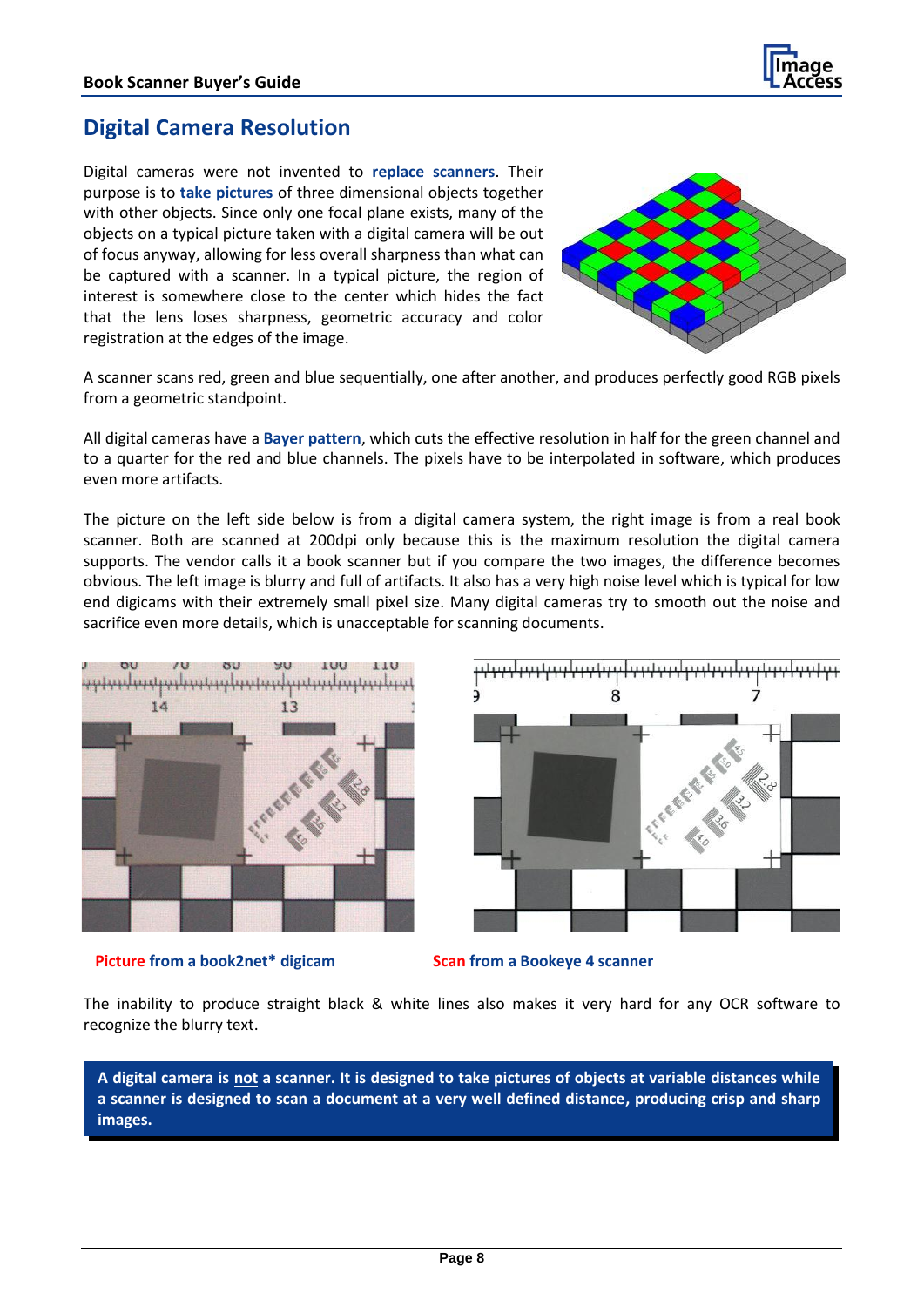

#### **Document size**

Normal sheet feed scanners have a fixed maximum document width and a somewhat unlimited document length. This is due to the fact that a scanner constantly takes images line by line as long as the document is moving in front of its line camera. It is "scanning" the document line by line in contrast to "taking a picture". From a technical standpoint, there is no difference between a system which moves the document and a system which moves the camera although the second is normally limited in length.

Book scanners have a maximum document width and length and this is typically specified in DIN format. Since they scan a fixed area, the reader should carefully evaluate the real size of the scanning area. The marketing department of one vendor, whose scanner scans only 20% more than A3, came up with the term "almost DIN A2".

After you have determined the appropriate system resolution as discussed in the previous chapter, you need to specify the maximum document size to be scanned. The larger a source document is, the more pixels will be required. The following table shows the number of pixels necessary for a scanner scanning along the longer edge of a document and a scanner scanning along the shorter edge of a document. The first needs fewer pixels and more time, the second needs more pixels and less time.

Some vendors use digital cameras and claim, that these are also scanners, which is not true. All digicams have a single focal plane and therefore, can take a high resolution picture only of a perfectly flat document and a book is never perfectly flat. The inability to adjust the focus during a scan makes it absolutely mandatory to have the camera and the object precisely perpendicular to each other.

Nevertheless, we have listed the megapixel requirements for digicams in the following table. A pixel is defined by a red, green and blue percentage and in the case of the digicam, a pixel has a green and a red percentage with the blue content being interpolated or a green and a blue with the red content being interpolated.

|                              | A0 /E-size        | A1 / D-size       | A2 / C-size       | A3 / B-size      | A4 / letter      |
|------------------------------|-------------------|-------------------|-------------------|------------------|------------------|
| 200dpi<br>Scan left to right | 3 x 6700          | 3 x 4700          | 3 x 3400          | 3 x 2400         | 3 x 1700         |
| Scan top to bottom           | 3 x 9400          | 3 x 6700          | 3 x 4700          | 3 x 3400         | 3 x 2400         |
| <b>Digicam</b>               | <b>124 Mpixel</b> | <b>62 Mpixel</b>  | 31 Mpixel         | <b>16 Mpixel</b> | <b>8 Mpixel</b>  |
|                              |                   |                   |                   |                  |                  |
| Scan left to right<br>300dpi | 3 x 10000         | 3 x 7100          | 3 x 5000          | 3 x 3600         | 3 x 2500         |
| Scan top to bottom           | 3 x 14100         | 3 x 10000         | 3 x 7100          | 3 x 5000         | 3 x 3600         |
| <b>Digicam</b>               | 279 Mpixel        | <b>140 Mpixel</b> | <b>70 Mpixel</b>  | <b>35 Mpixel</b> | <b>18 Mpixel</b> |
|                              |                   |                   |                   |                  |                  |
| 400dpi<br>Scan left to right | 3 x 13300         | 3 x 9400          | 3 x 6700          | 3 x 4700         | 3 x 3400         |
| Scan top to bottom           | 3 x 18800         | 3 x 13300         | 3 x 9400          | 3 x 6700         | 3 x 4700         |
| <b>Digicam</b>               | 496 Mpixel        | 248 Mpixel        | <b>124 Mpixel</b> | 62 Mpixel        | <b>31 Mpixel</b> |
|                              |                   |                   |                   |                  |                  |
| 600dpi<br>Scan left to right | 3 x 19900         | 3 x 14100         | 3 x 10000         | 3 x 7100         | 3 x 5000         |
| Scan top to bottom           | 3 x 28100         | 3 x 19900         | 3 x 14100         | 3 x 10000        | 3 x 7100         |
| <b>Digicam</b>               | 1116 Mpixel       | <b>558 Mpixel</b> | 279 Mpixel        | 140 Mpixel       | <b>70 Mpixel</b> |
|                              |                   |                   |                   |                  |                  |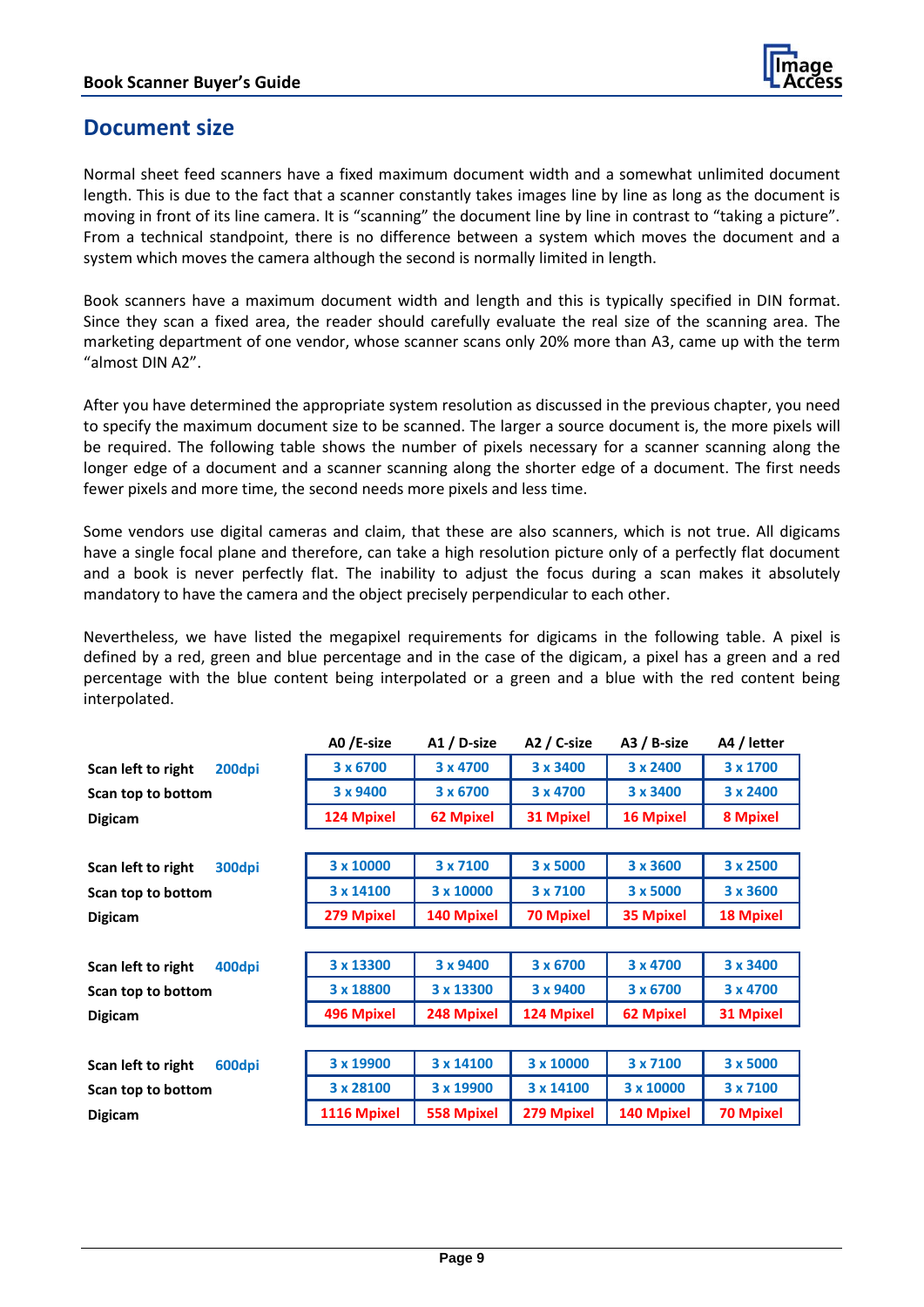**Note:** If a vendor shows half the pixel count than what is shown in the above list, they count all red, green and blue pixels together and interpolate the missing two colors per pixel. In other words  $1/3^{rd}$  of the pixels are real and  $2/3^{rd}$  are interpolated. The above table assumes  $2/3^{rd}$  of a pixels color information to be real and only 1/3rd interpolated which is still less quality than a scan can produce.

Some vendors claim they can capture **DIN A2** images at 400dpi with their 30 megapixel digicams but the above table proves them wrong because this will require at least **124 megapixels**. At 600dpi, the largest digicam sensors available today, costing thousands of U.S. dollars or Euros, can only produce a mere A4 size image which is far too small for serious book scanning.

**All book scanners have high resolution line cameras, otherwise they would not be called scanners. If a vendor using a digicam claims to get close to typical scanner resolutions of 300dpi and above, check the above table and find out the truth.** 

## **Speed and Exposure**

The scanning process takes several thousand images per second and is therefore very insensitive to imperfections in the movement of the document, vibrations etc. Scanner cameras only illuminate the small area that they actually scan with a high quality, intense light which in return delivers high quality, low noise images. Typical exposure times are in the range of 250µ to 1.500µs. On the other hand, high resolution "still" digicams have exposure times in the magnitude of a couple of seconds, making them very sensitive to all sorts of movements of the camera, the book, the user and even the floor of the room in which the digicam is installed.

The amount of light is also a quality determining factor. Some vendors claim that their scanners do not need light at all and therefore, do not emit any infrared and UV light. While the second statement is obviously true, the first one is misleading. These scanners completely rely on the ambient light for the scanning process, equivalent to shooting a photo with a digicam without a flash. Everybody knows that the result of such a photo is very unpredictable in terms of color balance, noise, reflections and so on.

Good book scanners have their own well controlled, high quality light source. The light level needs to be high in the area of interest and should not illuminate anything outside of this area. The high level of scanner illumination provided is necessary to boost the "good light" from the scanner to a level much higher than the ambient light, so that it overrides all imperfections introduced by the ambient light. The scanners' light source should typically be  $10 - 20$  times brighter than the ambient light, lowering the sensitivity to the uncontrolled ambient light level to an invisible level.

At the same time, all areas not being scanned at a given time should only be subjected to limited light exposure in order to protect the books and the scanner operator. Books scanners that obey these rules have a moving light bar of high intensity LED light which sweeps across the surface of the book as it is scanned. The light intensity is controlled during the scan to perfectly illuminate the book even at varying distances and angles. The book scanners from major market players all work with a moving light bar.

**A modern book scanner uses a moving light bar generated by high quality LEDs. A device which illuminates the whole scanning area at once or not at all is most likely not a scanner but an overpriced digital camera.**